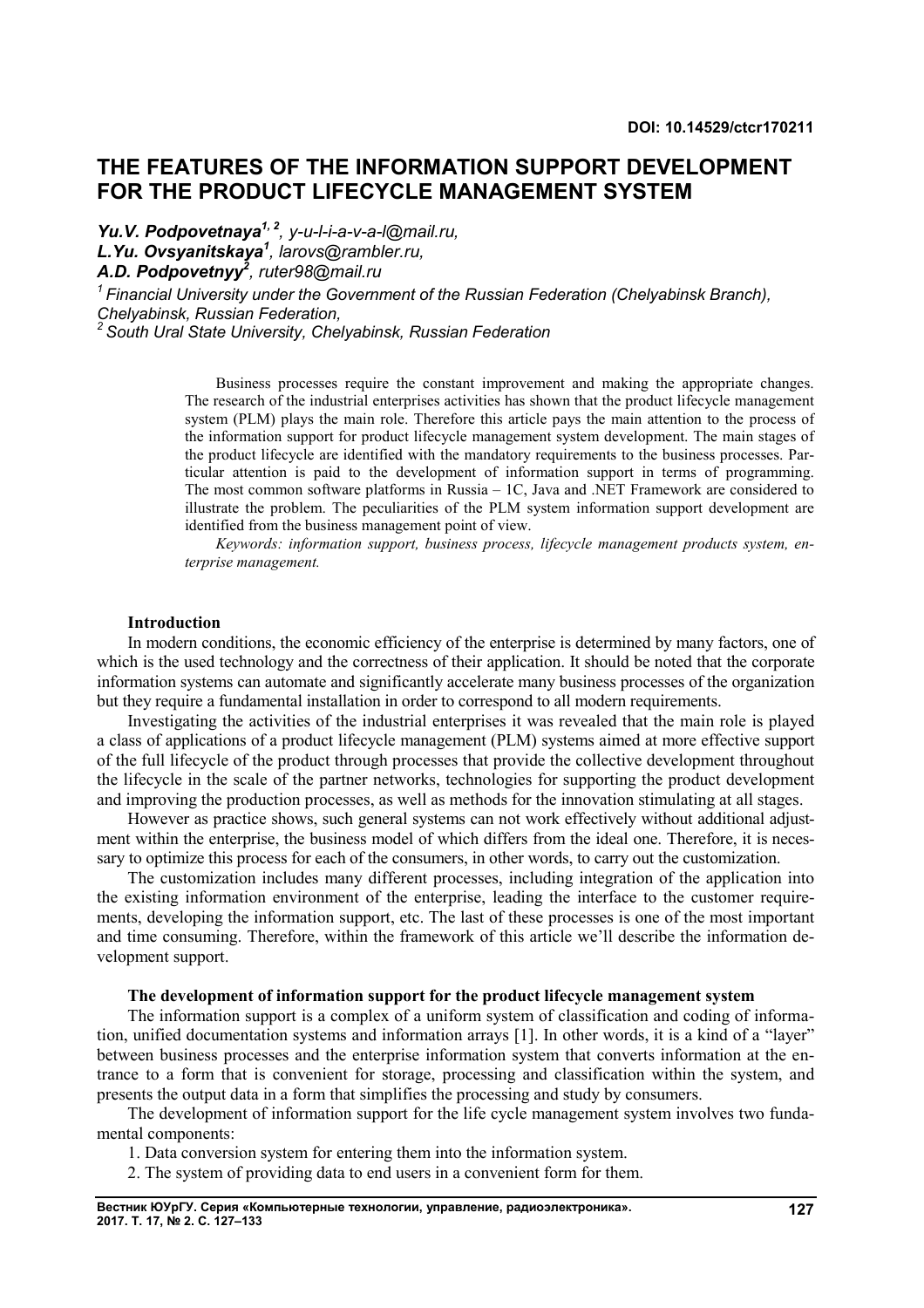# **Управление в социально-экономических системах**

The first component is purely technical, and it is the bringing the data types to a user-friendly form, an extending the object model of the system, setting up network protocols and so on. At the same time, the work with the second component is based on the implementation of user requests and bringing the system to such a state that it can cover the largest number of business processes of the enterprise (taking into account the advisability of making changes).

Thus, the development of information support is a complex and time-consuming, but very important work, the implementation of which is necessary for the effective use of the information system. Therefore, the analysis of functioning and the identification of the specifics of developing information support for product lifecycle management systems are necessary for improving and developing information support for the enterprise.

Information support is a whole system of data processing and transformation methods, and can include both various reports and algorithms for transferring information from one system to another. The role of information support for information systems is to create a link between the data being processed and the external environment, i.e. users and / or other enterprise systems. So it is possible to break the problem of developing information support into two parts:

1. Development of a data conversion system for entry data into the information system.

2. Development of a system for presenting data to end users in a form convenient for them.

The place and the role of information support (IS) in maintaining the work capacity of PLM system are shown in Fig. 1. You can see that the IS provides a "layer" between the system and the external environment. Therefore it is a necessary link that ensures the system's ability to work and allows users to process and views the initial data associated with the product life cycle efficiently.



**Fig. 1. The place of information support in the maintaining of the PLM system work capacity**

## **The main stages of the product life cycle**

While introducing a PLM system in an enterprise, the business processes that relate to the life cycle of the products must be clearly identified, and the requirements for them are specified. The mandatory requirements for business processes are in determining the conditions for the implementation of the stage, executors, consumed resources, the result of implementation and regulatory documentation. To work with each of these stages, the PLM system has its own data processing algorithms that support the work of users. For example, the system can organize the issuance of the right data only, to create the reports on current activities or limit the sets of operations on any products within the life-cycle phase or the user's authority.

Each product must pass at least through the following main steps during the work [2]:

- 1. Marketing research.
- 2. Designing.
- 3. Technological preparation of production (TPP).
- 4. Production itself.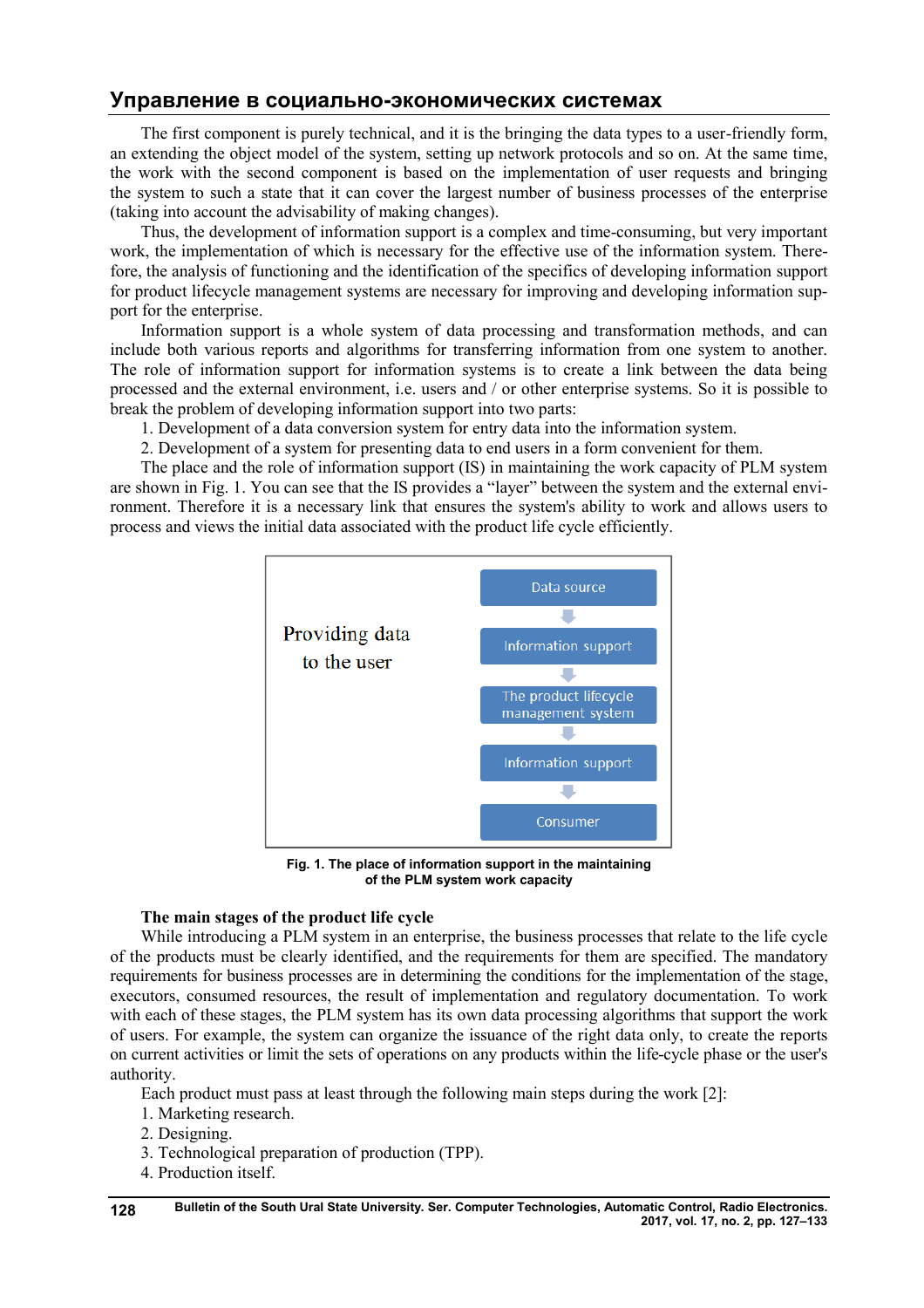5. Exploitation of the products.

6. Recycling.

Fig. 2 shows which information systems are responsible for each of these steps. Obviously, the most stages of the life cycle of products are in the competence of the PLM. In addition, it can be see that the most other corporate information systems are also involved in the management of the life cycle, providing decision support functions, accounting to various aspects of activities and many others.



**Fig. 2. The scheme of the information systems interaction within the product life cycle**

The scheme shows the numerous information systems and technologies, where: PLM (Product Lifecycle Management) is a life cycle management system; CAE (Computer-Aided Engineering) – software packages designed to solve various engineering problems; CAD (Computer-Aided Design) – the system for computer-aided design; PDM (Product Data Management) – the system of the product data management; CAM (Computer-Aided Manufacturing) – the system of doing the programs for machine tools with the numerical control; MES (Manufacturing Execution System) – the system of the production processes management; SCADA (Supervisory Control And Data Acquisition) – the dispatch control and data collection; CNC (computer numerical control) – the system of numerical program control; IETM (Interactive Electronic Technical Manual) – interactive electronic technical manuals – the organizational and technical systems intended for automated preparation of accompanying documentation for complex technical products in electronic form; ERP (Enterprise Resource Planning) – the planning of the enterprise resource; CRM (Customer Relationship Management) – the system for the customer relationship management; SCM (Supply Chain Management) – the management of the supply chain; MRP-2 (Manufacturing Resource Planning) – the planning of production resources.

## **The requirements for the business model of the enterprise**

The information support for the product lifecycle management systems should ensure the implementation of all users' needs for information related to the product life cycle, such as: the passage of the lifecycle stages, requirements for the current phase, technical data on products, etc. In other words, such information support should provide an opportunity to enter and receive information about the products and business processes of its processing in the PLM system, leading it to a given type that meets the current standards and system requirements, and also allows us to read and process the required data.

Business models of enterprises of even one industry can differ significantly for many reasons, which cause changes to information systems. At the same time, the systems designed for a mass consumer have their own requirements for a business model, the level of rigidity of which balances between two extremes: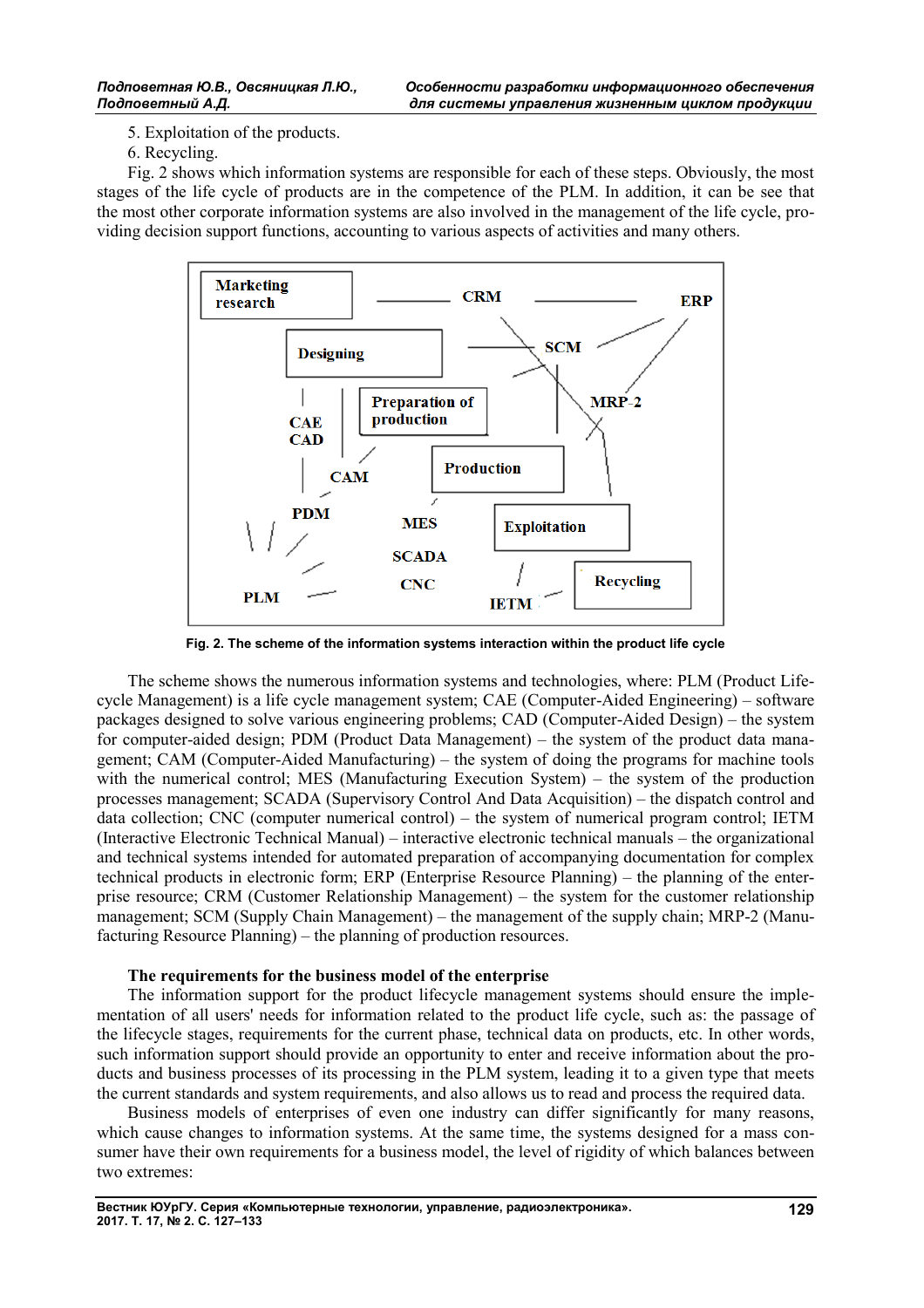# **Управление в социально-экономических системах**

1. The breadth of consumer coverage, i.e. the information system should respond to the needs of a wide range of consumers having different needs, which are often incompatible. Unnecessarily generalized systems will have insufficient functionalities to carry out activities, at the same time, if the developers try to please everyone at once, then some consumers will have to overpay for modules that will never be used within a particular enterprise.

2. Narrow focus. The design of the system based on the "ideal" model of the enterprise is often practiced by the developers, which leads to undesirable consequences, since the actual enterprise will have its own peculiarities and "subtleties", which are not envisaged in this model. This will force either the system integrator to change it for the needs of the customer, or it will lead to a modification of the business process model to the capabilities of the system. It is possible that the customer will refuse such a system in favor of a more suitable one.

In both of these cases, it will be necessary to refine or even process the PLM system for the needs of the customer. Whatever it was, the preparation of information support for these points is almost always required.

Separately it is necessary to mark a role of information support as providing interaction between corporate information systems. In addition to PLM system, other industrial-grade programs can also work at an industrial enterprise, providing automation of various business processes. And at work they can use both a single data warehouse, and divided, for example, if you use the corporate information systems (CIS) based different software platforms. In the second case, information support is assigned to the function of data transfer and / or data synchronization between the systems.

As far as the product lifecycle management systems, they can use a wide range of information that is also used in other systems, mainly for production and dispatch accounting, economic calculations and salary calculation. In particular, most often, the following data are set by means of PLM system, which are subsequently used by other CIS countries:

1. Cost of materials.

2. The technological route.

3. The norm of time and the ranks of workers for the calculation of salaries and cost.

4. Guidance on the content of precious metals in accordance with the requirements of the government standard (GOST) 2.608–78.

5. Ability to replace them with the purchased products, etc.

Apparently, this refers, in the main, to the attributes of the products themselves and their constituent parts. That is, PLM system is the most logical means for entering information of this kind, and it can provide the most convenient interface for this, including the integrated CAD. This means that the information support should provide the ability to collect and transmit this data on demand from other systems, in other words, to create a system software interface.

## **The development of information support in terms of programming**

Let's consider in more details the development of the information support in terms of programming. As it was mentioned above, the data coding systems are introduced in the information support for automated systems for input and data provision (output) for the users. This scheme is implemented on the principle of modular design of applications, according to which each program or the part of it must be a "Black Box" having one input and one output. This ensures a good application scalability and the ability to change the internal state without affecting users.

If the application was originally designed correctly, and if the internal algorithms were changed, for example, when the new versions of the application were released, the software interface would remain unchanged, and accordingly, the information support in the processing would not be needed. This provides the so-called "backward compatibility", i.e. the ability to continue to use the external applications of the older interfaces in newer versions of the system.

In order to illustrate the problem, let's look how the most common basic programming platforms in Russia – 1C, Java and .NET Framework work with the previous versions [3–6]. Of course, they have the different purposes, but their functioning are similar within the framework of the question under consideration the general principles – they provide software for solving various applied problems. Thus, the solution of the most production or business tasks is reduced to the configuration of information support. Nevertheless, they implement a different approach to reverse compatibility.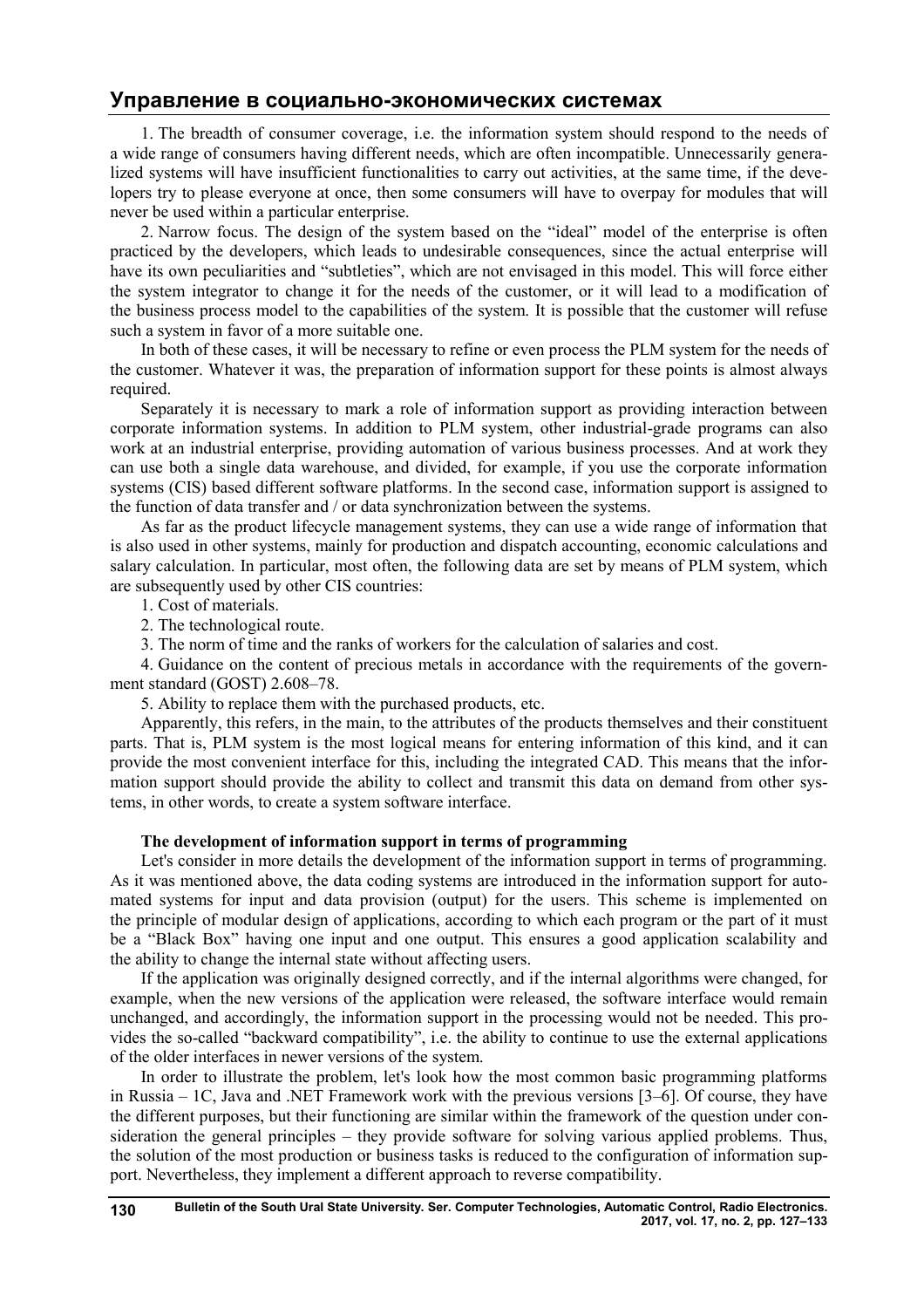Java is a software platform for a great many applications and is the most preferred for business systems and Web technologies. It has full backward compatibility, i.e. any application from ever written under any of the versions will work exactly the same on the most recent version, with minor reservations. Obsolete APIs are annotated as @Deprecated and are not recommended for use, and their support continues.

The .NET Framework was created by Microsoft in response to the growing Java platform. The platform is designed to enable programmers specializing in different languages to write code that will be executed in the same way theoretically anywhere, however, except on Windows, it was not possible to fully work on the remaining operating systems. In addition, it is often criticized as not providing full compatibility with previous versions, i.e. software and information support is needed considerable processing after the transition to a new version of the platform.

The platform 1C, in particular, "1C: Enterprise", is used to automate the management of business processes. Its main purpose is to simplify the work for Russian-speaking users and programmers. In this case, backward compatibility is not given much importance – with major changes, the semantics of the built-in language, the data structure, the contents of libraries, etc. can be changed. This has a very negative impact on the code portability, which is one of the main reasons for refusing updates [7].

As we can see, the above mentioned platforms implement the different approaches to the organization of backwards compatibility, which sometimes can have decisive importance in business systems. These factors, as well as some other factors, including focus on network technologies, cross-platform and simplicity of code organization, make developers of various corporate systems, including PLM systems, prefer the Java form-board. For this reason, the technical aspects will be considered from the point of view of the Java platform.

### **The features of the information support development for the PLM products**

Let's consider the features of the information support development for PLM products taking into account the presented reasoning and analysis, we will. It should be noted that if the enterprise already has a systems for automating the management of enterprise processes, based on a software platform (such as Microsoft Dynamics, Oracle, 1C, etc.), the lifecycle management system on this platform will use the existing information support without significant changes. In other words, the company will already have a system of reports, directories, data storage and an object model, which will be used by the PLM system for solving the corresponding tasks.

At the same time, there can be a situation when the PLM system is introduced as the first information system in the enterprise, or other system, including ERP, is based on the other software platforms. In this case, as it was mentioned above, it will just require a significant revision or even the development of information support.

The first feature that should be noted is the direct interaction of the system with the product life cycle. To start the information support developing, it is necessary to identify those business processes that are directly related to the life cycle. Their composition and temporal duration can vary significantly depending on the specifics of the enterprise. For example, an enterprise in the electronics industry working in the defense industry will focus on the stages of development and technological training, almost ignoring the marketing research.

The second feature is the orientation of the system to the production. In other words, it is necessary to take into account less economic indicators and more technical ones to manage the product life cycle. For example, the main reports of the systems of the ERP class can be the sales volumes, the number of shipped products, demand and forecast and other financial indicators, while, the most popular points for the PLM system will be product structures, material and production lists and other technological and design reports.

In general, one of the main tasks in the development of information security for lifecycle management systems will be precisely setting up the correct formation and provision of the listed documents to the end-users. A complete list of the documents necessary for the work should be provided to specialists in the integration and customization of the system as part of the technical assignment before starting work on the project.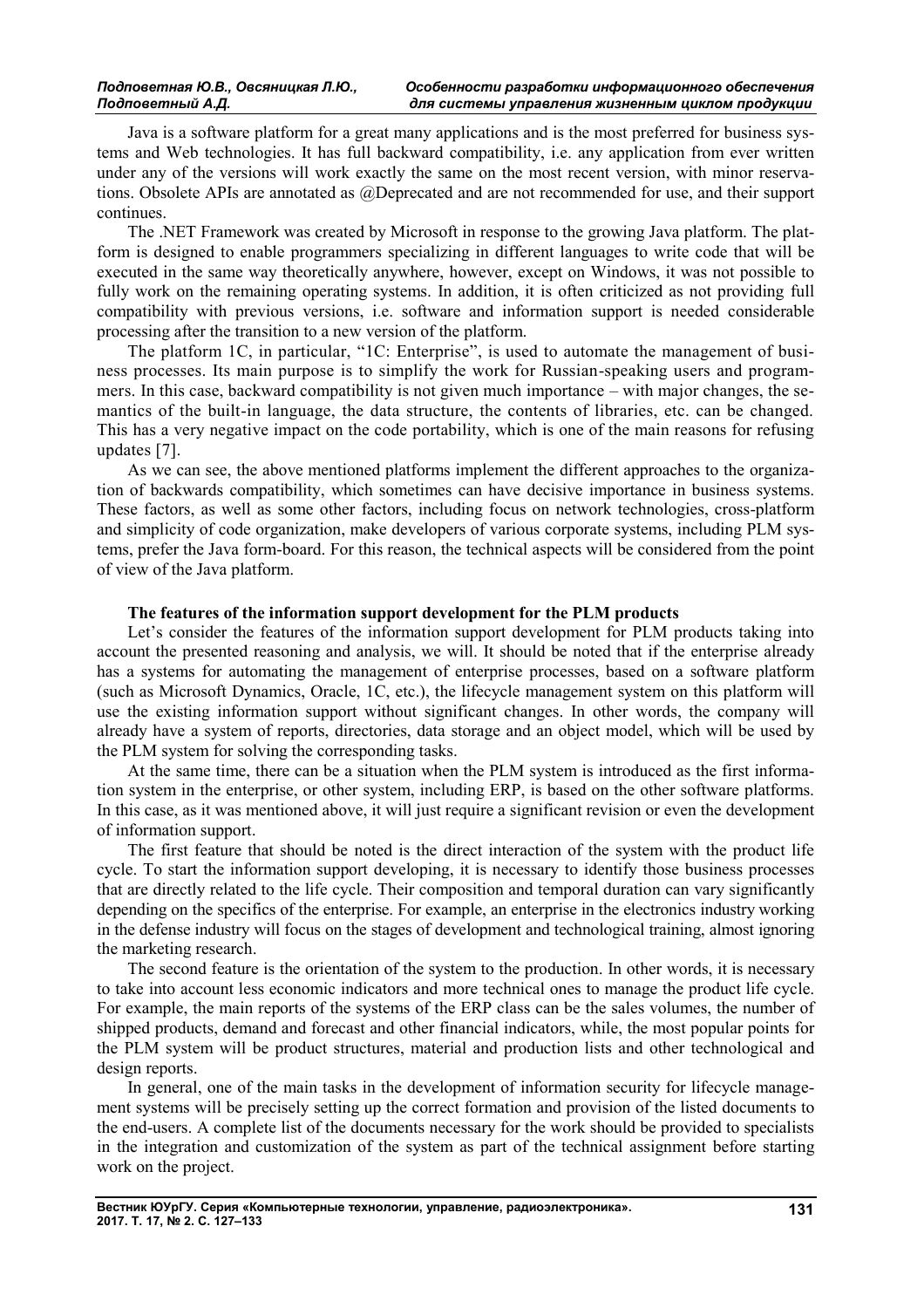# **Управление в социально-экономических системах**

## **Conclusion**

In conclusion, we note that due to various features, some systems can not adequately work with the specific types of documentation. For example, some PLM systems (in particular, PTC Windchill) cannot correctly process the introduction of design changes in accordance with the requirements of GOST for changes in design documentation in terms of carrying out such documents as "notification of change", "advance notice" as well as when numbering changes. If you cannot choose a more suitable system, you can solve this problem by making appropriate changes to the business processes of the enterprise, as well as the introduction of a significant number of additional software algorithms for data processing. In other cases, the development of the information support for PLM system differs a little from that for other types of corporate systems.

## **The work was supported by Act 211 Government of the Russian Federation, contract № 02.A03.21.0011.**

## **References**

1. *Informatsionnoe obespechenie. Proekt po avtomatizatsii upravleniya srednim predpriyatiem* [Information Provision. The Medium Enterprise Management Automation Project]. Available at: http://kit-project.narod.ru/4.6.htm (accessed 12.12.2016).

2. *Etapy zhiznennogo tsikla izdeliya: elektronnoe uchebnoe posobie po distsipline "Mezhdunarodnye standarty obmena dannymi"* [The Stages of the Product Life Cycle]. Available at: http://www.salogistics.ru/students/suai\_2011/page3.html (accessed 12.12.2016).

3. *1C: Predpriyatie 7.7* [1C: Enterprise 7.7]. Available at: http://www.1c.ru/rus/products/1c/predpr/ why-predpr.htm (accessed 10.12.2016).

4. Freeman A. *ASP.NET MVC 4 s primerami na C# 5.0 dlya professionalov* [ASP.NET MVC 4 with Examples in C# 5.0 for Professionals]. Moscow, Williams Publ., 2013. 688 p.

5. *Vvedenie v Java Reflection API* [Introduction to Java Reflection API]. Available at: http://www.quizful.net/post/java-reflection-api (accessed 05.12.2016).

6. Java Native Interface Specification – Oracle (tm) Java SE Documentation, 2012. 133 p.

7. Edsger W. Dijkstra. "On the Role of Scientific Thought". In *Selected Writings on Computing: A Personal Perspective*. Springer-Verlag Publ., 2012, pp. 60–66.

 $\mathcal{L}_\text{max}$  , and the contribution of the contribution of the contribution of the contribution of the contribution of the contribution of the contribution of the contribution of the contribution of the contribution of t

*Received 20 December 2016*

**УДК 62-503.57 DOI: 10.14529/ctcr170211**

# **ОСОБЕННОСТИ РАЗРАБОТКИ ИНФОРМАЦИОННОГО ОБЕСПЕЧЕНИЯ ДЛЯ СИСТЕМЫ УПРАВЛЕНИЯ ЖИЗНЕННЫМ ЦИКЛОМ ПРОДУКЦИИ**

# *Ю.В. Подповетная1, <sup>2</sup> , Л.Ю. Овсяницкая<sup>1</sup> , А.Д. Подповетный<sup>2</sup>*

*<sup>1</sup>Финансовый университет при Правительстве РФ (Челябинский филиал), г. Челябинск,*

*<sup>2</sup>Южно-Уральский государственный университет, г. Челябинск*

Бизнес-процессы предприятия требуют постоянного совершенствования и внесения соответствующих изменений. Исследование деятельности промышленных предприятий показало, что основную роль играет система управления жизненным циклом продукции (СУЖЦ). Поэтому в статье особое значение уделено процессу разработки информационного обеспечения для системы управления жизненным циклом продукции. С учетом обязательных требова